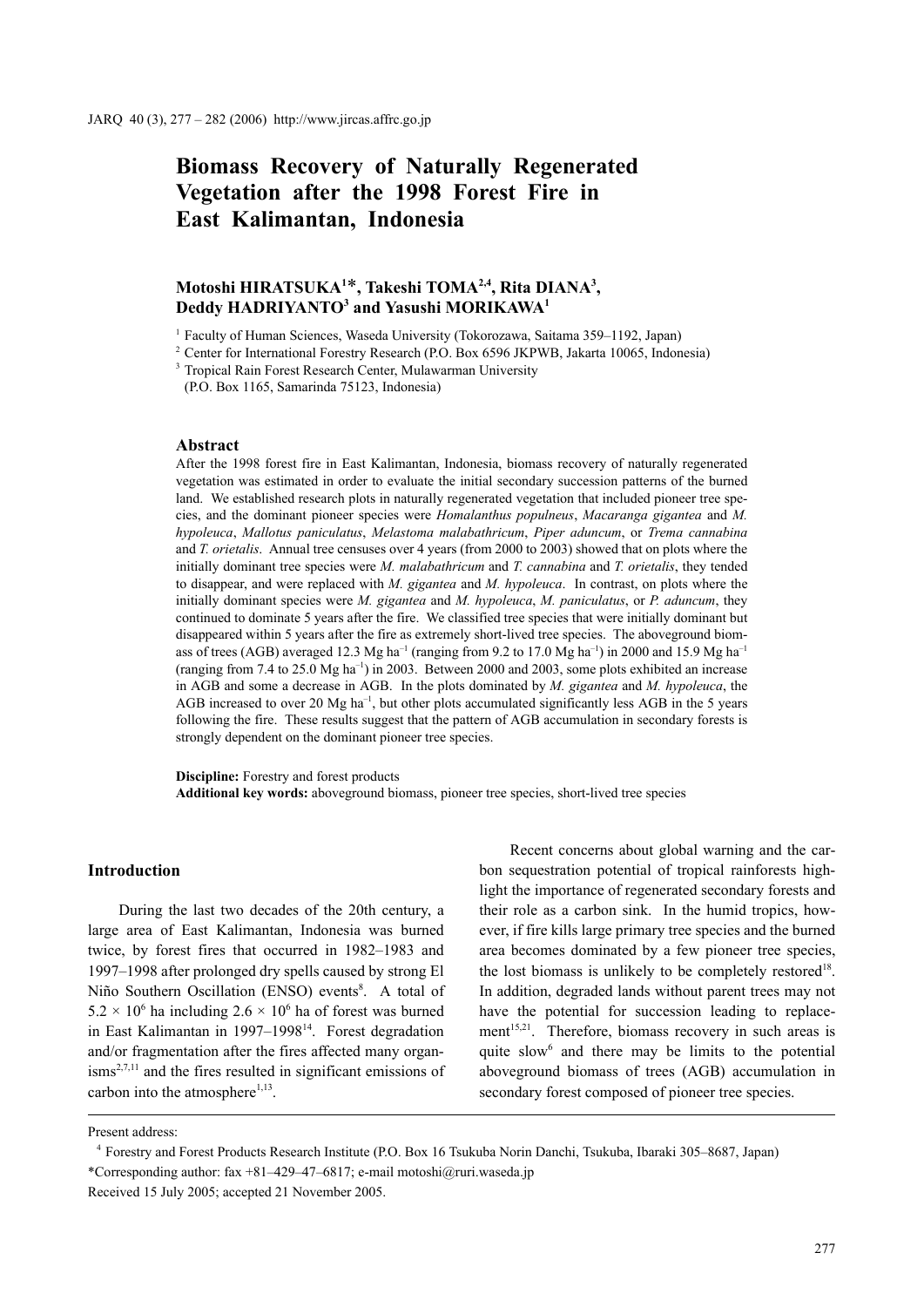Evaluations of forest ecosystems after the fires have been undertaken by some research projects<sup>3</sup>. There are also some reports of forest structure and species composition in such areas<sup>20</sup>. However, information on naturally regenerated vegetation at an early stage after fires, in relation to biomass recovery, is still limited<sup> $4,9$ </sup>.

In the study reported here, we focused on the early biomass recovery in several types of secondary forest. Our aim was to acquire information on initial secondary succession patterns in the area of East Kalimantan, Indonesia, that had been affected by several forest fires and was subsequently dominated by pioneer tree species.

#### **Study site**

This study was conducted in the Bukit Soeharto Education Forest (BSEF), Mulawarman University (0°52*'*S, 117°01*'*E, alt. 10–100 m) (Fig. 1). The area was originally covered by a lowland dipterocarp forest. The mean annual rainfall is approximately 2,000 mm; the annual mean daily maximum and minimum temperatures are 29.9 and 21.4 $^{\circ}$ C, respectively<sup>16</sup>; and the dominated soils are Ultisols<sup>10</sup>. This area was subjected to selective logging prior to  $1978^{17}$ . During the dry period in 1982– 1983, a large-scale forest fire occurred in East Kalimantan and the BSEF was affected by it. A prolonged dry spell in 1997–1998 also resulted in a large-scale forest



**Fig. 1. Map of Kalimantan Island including the area which was burned at least two times in 1982–83 and 1998 (modified from published map3 )**

: Burned area in 1982-1983 and 1998.

fire in 1998. As a result of the two forest fires within just 15 years, some patches formed of pioneer tree species without any canopy species above them<sup>8</sup>.

# **Field measurements**

In September 2000, we established 8 research plots  $(100 \text{ m}^2, 10 \times 10 \text{ m} \text{ each})$  in areas dominated by the pioneer tree species *Homalanthus populneus* (Hom), *Macaranga gigantea* and *M. hypoleuca* (Mac), *Mallotus paniculatus* (Mal), *Melastoma malabathricum* (Mel), *Piper aduncum* (Pip), or *Trema cannabina* and *T. orietalis* (Tre) by tree number base in each plot. Other pioneer tree species within, but not dominating, the plots included *Ficus* sp., *Geunsia pentandra*, and *Vernonia arborea*, which are common colonizers following forest fires in this area $5,8$ .

Condition in the area where we established each of the plots in September 2000 was similar. The area of established plots had no primary trees because of repeated forest fires. In addition, the area was clearly burned in the 1998 fire and there were no standing plants that were alive in April 1998. All plants were regenerated in natural after the fire. Site conditions were considered to be similar among plots.

We conducted an annual tree census in September of each year from 2000 to 2003. All trees over 1.3 m in height were labeled and identified to at least genus level. The trunk diameter at 1.3 m aboveground (*D*, cm) of all labeled trees in each plot was measured and recorded. In each tree census, new trees that just exceeded 1.3 m in height were labeled, identified and their *D* was measured and recorded.

### **Biomass estimation**

Aboveground tree dry mass was estimated using allometric equations. For *Ficus* sp., *Geunsia pentandra*, and *Piper aduncum*, aboveground dry mass was estimated using empirical allometric equations<sup>5</sup> as follows: for *Ficus* sp.;

$$
M = 7.50 \times 10^{-2} (D)^{2.60}, r^2 = 0.95, n = 26 \quad (1)
$$

for *G. pentandra*;

$$
M = 5.56 \times 10^{-2} (D)^{2.62}, r^2 = 0.91, n = 20 \quad (2)
$$

for *P. aduncum*;

$$
M = 8.89 \times 10^{-2} (D)^{2.39}, r^2 = 0.92, n = 37 \quad (3)
$$

where *M* is the total aboveground dry mass of an individual tree (kg) and  $D$  is the trunk diameter at 1.3 m aboveground of the tree (cm). For *M. gigantea* and *M.*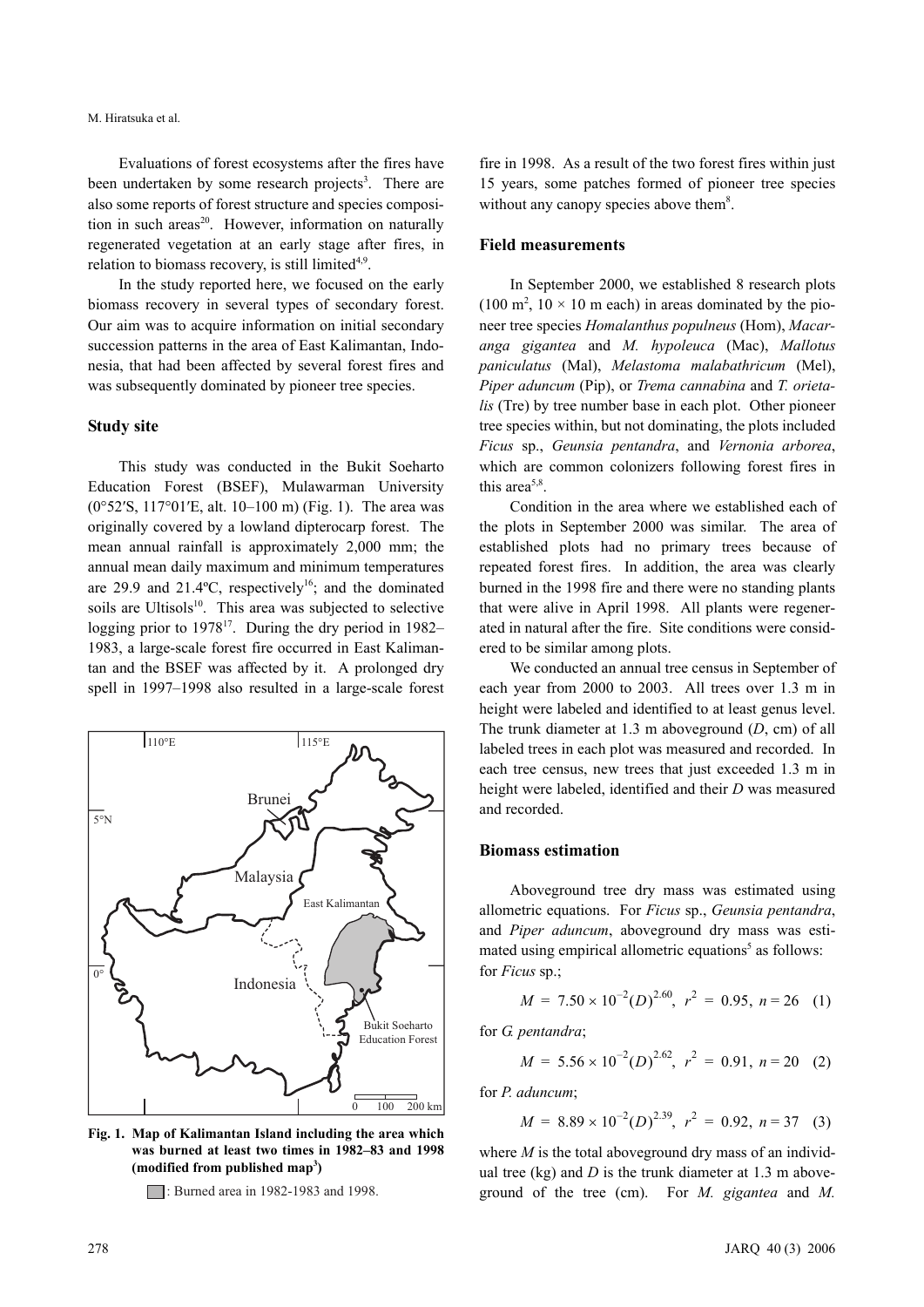*hypoleuca*, and other pioneer species, we drew allometric equations from inventory data<sup>5</sup> based on destructive sampling as follows:

for *M. gigantea* and *M. hypoleuca*;

$$
M = 5.64 \times 10^{-2} (D)^{2.47}, r^2 = 0.96, n = 30 \quad (4)
$$

for other pioneer species;

$$
M = 1.49 \times 10^{-1} (D)^{2.09}, r^2 = 0.68, n = 77 \quad (5)
$$

AGB in each plot is the sum of the aboveground dry mass of all individual trees with over 1.3 m height.



**Fig. 2. Tree population changes after the forest fire in each plot**

The designation of each plot refers to the species that dominated at the beginning of the survey, namely *Homalanthus populneus* (Hom), *Macaranga gigantea* and *M. hypoleuca* (Mac), *Mallotus paniculatus* (Mal), *Melastoma melabathricum* (Mel), *Piper aduncum* (Pip), and *Trema cannabina* and *T. orietalis* (Tre).

| $\blacksquare$ : Hom trees,   | $\Box$ : Mac trees,       | $\mathbb{N}$ : Mal trees, |  |  |  |
|-------------------------------|---------------------------|---------------------------|--|--|--|
| ⊠: Mel trees,                 | $\mathbb{Z}$ : Pip trees, | $\Box$ : Tre trees.       |  |  |  |
| $\Box$ : Other pioneer trees. |                           |                           |  |  |  |

#### **Results and discussion**

Total tree numbers averaged  $67.0$  trees  $100 \text{ m}^{-2}$  in the 8 plots (ranging from 43.0 to 97.0 trees  $100 \text{ m}^{-2}$ ) in 2000 and 40.1 trees  $100 \text{ m}^{-2}$  (ranging from 28.0 to 52.0) trees  $100 \text{ m}^{-2}$ ) in 2003 (Fig. 2 & Table 1). Thus, the mean values of total tree number in each plot decreased between these two dates, but in plot Tre-1, there was evidently an increase from 2002 onwards as *M. gigantea* invaded. Changes in the dominant tree species in each plot differed. Where the initially dominant tree species were *H. populneus*, *M. malabathricum*, or *T. cannabina*



#### **Fig. 3. Dynamics of aboveground biomass of trees (AGB) after the forest fire**

The designation of each plot refers to the species that dominated at the beginning of the survey, namely *Homalanthus populneus* (Hom), *Macaranga gigantea* and *M. hypoleuca* (Mac), *Mallotus paniculatus* (Mal), *Melastoma melabathricum* (Mel), *Piper aduncum* (Pip), and *Trema cannabina* and *T. orietalis* (Tre).

| $\blacksquare$ : Hom trees,   | $\Box$ : Mac trees,       | $\mathbb{N}$ : Mal trees, |  |  |  |
|-------------------------------|---------------------------|---------------------------|--|--|--|
| ⊠: Mel trees,                 | $\mathbb{Z}$ : Pip trees, | $\Box$ : Tre trees,       |  |  |  |
| $\Box$ : Other pioneer trees. |                           |                           |  |  |  |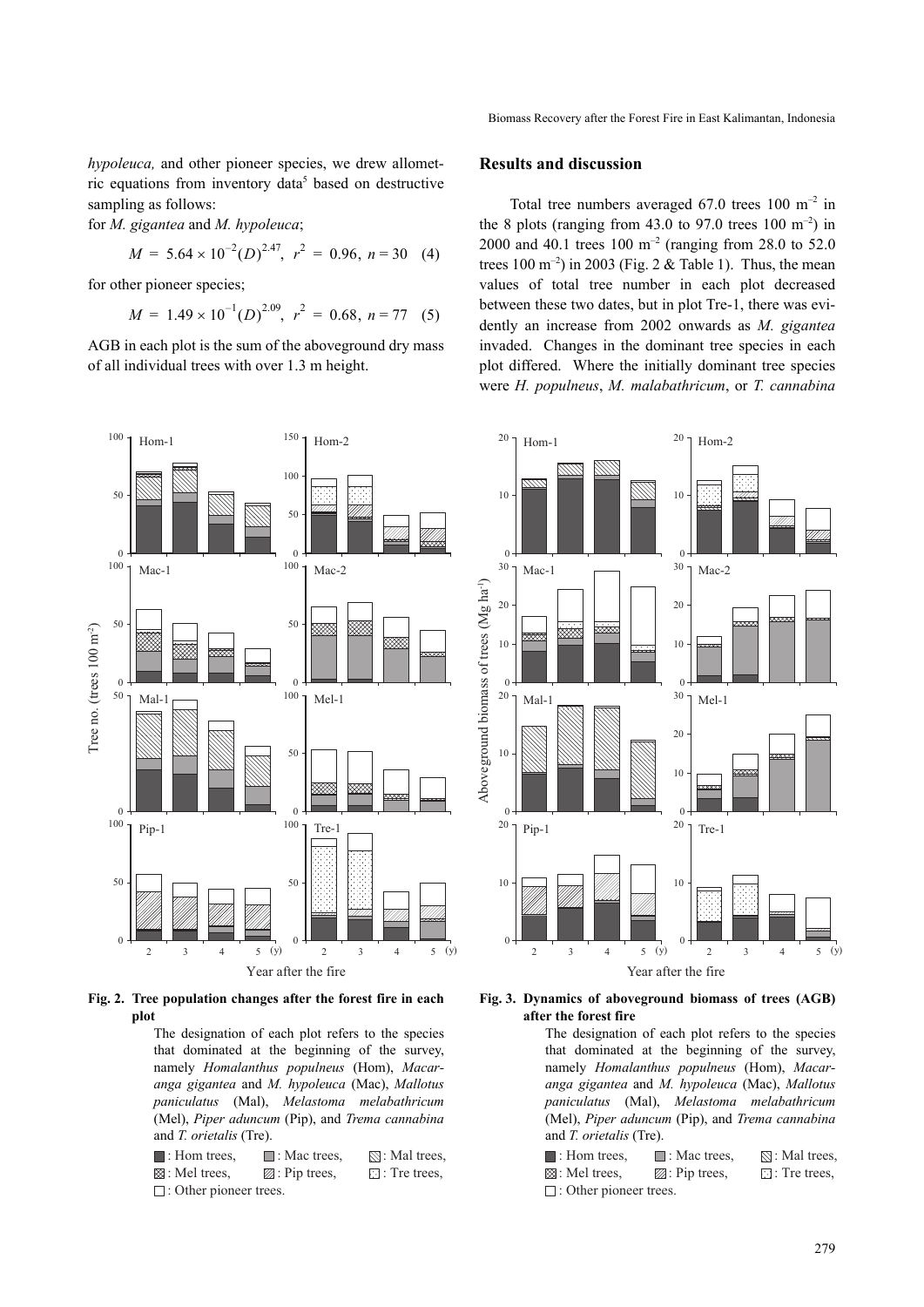M. Hiratsuka et al.

and *T. orietalis*, they tended to disappear from the plot, to be replaced by *M. gigantea* and *M. hypoleuca*. Where the initially dominant tree species were *M. gigantea* and *M. hypoleuca*, *M. paniculatus*, or *P. aduncum*, especially the former, they continued to dominate in the plot. They also became dominant in plots Hom-1, Hom-2, Mel-1, and Tre-1.

In 2000, AGB averaged 12.3 Mg  $ha^{-1}$  in the 8 plots (ranging from 9.2 to 17.0  $Mg$  ha<sup>-1</sup>) and in 2003 it averaged 15.9 Mg ha<sup>-1</sup> (ranging from 7.4 to 25.0 Mg ha<sup>-1</sup>) (Fig. 3 & Table 1). There were both increases and decreases in AGB between 2000 and 2003. In the plots dominated by *M. gigantea* and *M. hypoleuca*, in the 5 years after the fire, AGB increased and reached to be over 20 Mg ha–1. In plot Mel-1, AGB also increased to over 20 Mg  $ha^{-1}$  onwards as the proportion of *M*. *gigantea* and *M. hypoleuca* increased. The trends in this plot may be similar to the AGB dynamics of plot Mac-2 where initially dominated by *M. gigantea* and *M. hypoleuca*. The AGB dynamics for 5 years after the fire

Table 1. Dominated tree species in each year, tree density (trees  $100 \text{ m}^{-2}$ ), average trunk diameter (*D*, cm) with S.D., basal area (BA, m<sup>2</sup> ha<sup>-2</sup>), and aboveground biomass of trees (AGB, Mg ha<sup>-2</sup>) in each plot

| Plot  |                                            | Year after the fire $(y)$ |          |          |          |
|-------|--------------------------------------------|---------------------------|----------|----------|----------|
|       |                                            | $\overline{c}$            | 3        | 4        | 5        |
| Hom-1 | Tree density (trees $100 \text{ m}^{-2}$ ) | 70                        | 78       | 53       | 43       |
|       | Mean $D$ (cm) with S.D.                    | 2.8(1.9)                  | 2.8(2.0) | 3.6(2.3) | 3.6(2.2) |
|       | $BA(m^2 ha^{-2})$                          | 6.0                       | 7.3      | 7.5      | 6.0      |
|       | $AGB$ (Mg ha <sup>-2</sup> )               | 12.8                      | 15.5     | 16.1     | 12.6     |
| Hom-2 | Tree density (trees $100 \text{ m}^{-2}$ ) | 97                        | 101      | 49       | 52       |
|       | Mean $D$ (cm) with S.D.                    | 2.5(1.3)                  | 2.7(1.4) | 3.1(1.5) | 2.7(1.5) |
|       | $BA(m^2 ha^{-2})$                          | 6.0                       | 7.3      | 4.6      | 3.9      |
|       | $AGB$ (Mg ha <sup>-2</sup> )               | 12.6                      | 15.1     | 9.4      | 7.8      |
| Mac-1 | Tree density (trees $100 \text{ m}^{-2}$ ) | 63                        | 51       | 43       | 29       |
|       | Mean $D$ (cm) with S.D.                    | 3.6(2.1)                  | 4.6(2.6) | 5.4(3.2) | 5.9(3.8) |
|       | $BA(m^2 ha^{-2})$                          | 8.3                       | 11.2     | 13.2     | 11.2     |
|       | $AGB$ (Mg ha <sup>-2</sup> )               | 17.0                      | 24.1     | 28.8     | 24.7     |
| Mac-2 | Tree density (trees $100 \text{ m}^{-2}$ ) | 65                        | 69       | 56       | 45       |
|       | Mean $D$ (cm) with S.D.                    | 3.0(2.1)                  | 3.5(2.5) | 4.3(2.8) | 4.8(3.2) |
|       | $BA(m^2 ha^{-2})$                          | 6.7                       | 10.2     | 11.4     | 11.6     |
|       | $AGB$ (Mg ha <sup>-2</sup> )               | 11.8                      | 19.3     | 22.6     | 23.9     |
| Mal-1 | Tree density (trees $100 \text{ m}^{-2}$ ) | 43                        | 48       | 39       | 28       |
|       | Mean $D$ (cm) with S.D.                    | 4.1(1.9)                  | 4.2(2.2) | 4.7(2.4) | 4.6(2.4) |
|       | $BA(m^2 ha^{-2})$                          | 6.8                       | 8.5      | 8.4      | 5.8      |
|       | $AGB$ (Mg ha <sup>-2</sup> )               | 14.7                      | 18.4     | 18.2     | 12.3     |
| Mel-1 | Tree density (trees $100 \text{ m}^{-2}$ ) | 53                        | 52       | 36       | 29       |
|       | Mean $D$ (cm) with S.D.                    | 2.9(1.8)                  | 3.5(2.3) | 4.8(3.1) | 5.7(3.9) |
|       | $BA(m^2 ha^{-2})$                          | 4.9                       | 7.2      | 9.1      | 10.8     |
|       | $AGB$ (Mg ha <sup>-2</sup> )               | 9.6                       | 14.9     | 20.2     | 25.0     |
| Pip-1 | Tree density (trees $100 \text{ m}^{-2}$ ) | 57                        | 50       | 44       | 45       |
|       | Mean $D$ (cm) with S.D.                    | 3.0(1.7)                  | 3.3(1.8) | 4.1(1.9) | 3.8(1.7) |
|       | $BA(m^2 ha^{-2})$                          | 5.3                       | 5.6      | 6.9      | 6.2      |
|       | $AGB$ (Mg ha <sup>-2</sup> )               | 10.9                      | 11.5     | 14.7     | 13.0     |
| Tre-1 | Tree density (trees $100 \text{ m}^{-2}$ ) | 88                        | 92       | 42       | 50       |
|       | Mean $D$ (cm) with S.D.                    | 2.3(1.1)                  | 2.4(1.3) | 3.1(1.6) | 2.4(2.0) |
|       | $BA(m^2 ha^{-2})$                          | 4.4                       | 5.5      | 3.9      | 3.8      |
|       | $AGB$ (Mg ha <sup>-2</sup> )               | 9.2                       | 11.3     | 8.0      | 7.4      |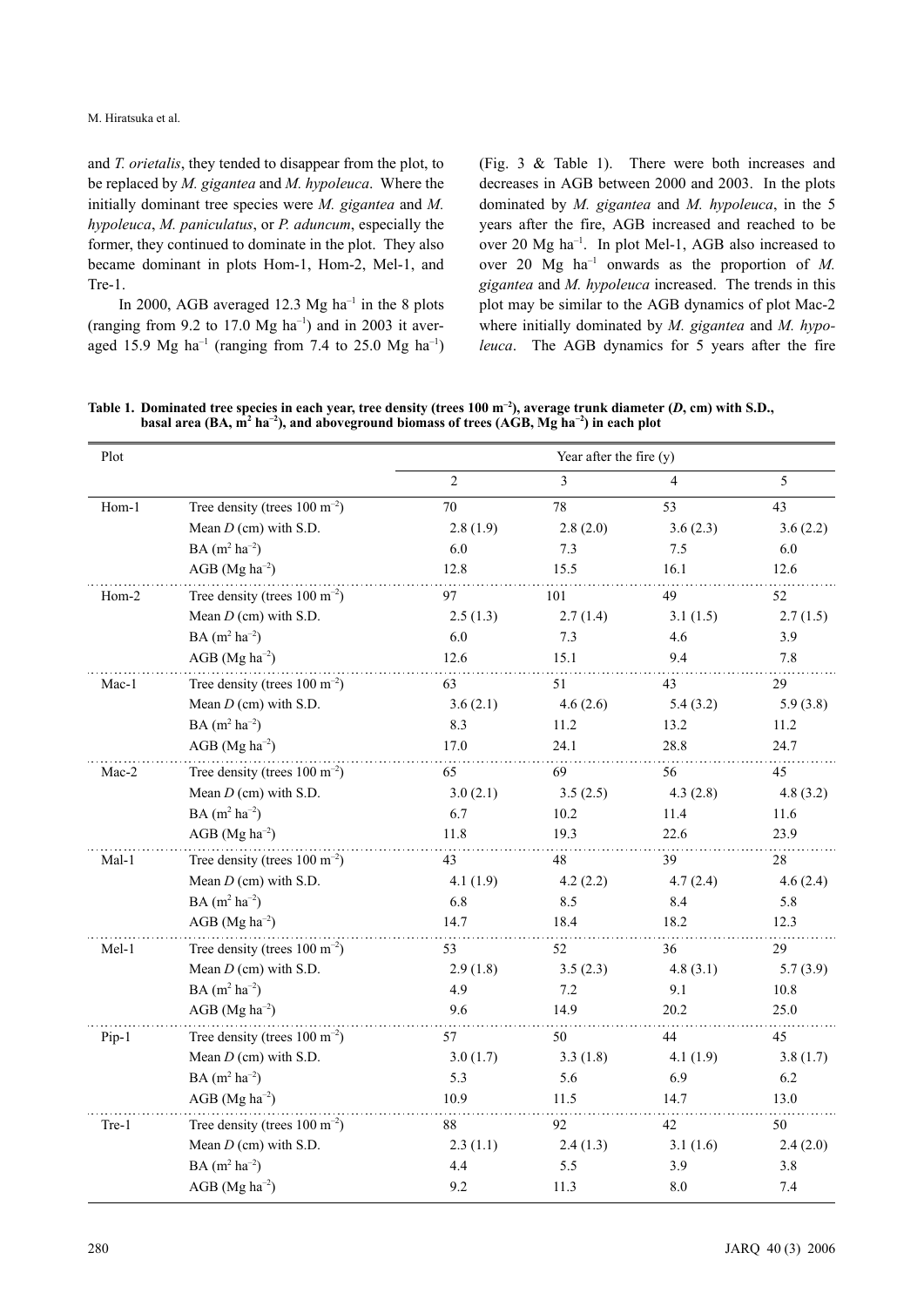| Forest type and regions                           | Years after the fire<br>(y) | AGB<br>$(Mg ha^{-1})$ | MAI <sup>a</sup><br>$(Mg ha^{-1} y^{-1})$ |
|---------------------------------------------------|-----------------------------|-----------------------|-------------------------------------------|
| <b>Bukit Soeharto Education Forest</b>            | $\overline{2}$              | $9.2 - 17.0$          | 13.1                                      |
| in East Kalimantan, Indonesia (in this study)     | 3                           | $11.3 - 24.1$         | 11.8                                      |
|                                                   | 4                           | $8.0 - 28.8$          | 9.2                                       |
|                                                   | 5                           | $17.4 - 25.0$         | 6.5                                       |
| Sebulu in East Kalimantan, Indonesia <sup>4</sup> | 1                           | $7.5 - 9.9$           | 8.7                                       |
|                                                   | 3                           | 12.1                  | 4.0                                       |
|                                                   | $3 - 4$                     | $18.9 - 23.6$         | 6.1                                       |
|                                                   | $4 - 5$                     | $22.5 - 26.6$         | 5.5                                       |
|                                                   | $6 - 8$                     | 35.0                  | 5.0                                       |
|                                                   | $8 - 9$                     | $33.5 - 45.5$         | 4.6                                       |
|                                                   | $10 - 12$                   | $44.2 - 55.3$         | 4.5                                       |
| Sipitang in Sabah, Malaysia9                      | 2                           | 1.3                   | 0.7                                       |
|                                                   | 5                           | 20.2                  | 4.0                                       |
|                                                   | 8                           | 58.0                  | 7.3                                       |

Table 2. Years after the fire, recovered aboveground biomass of trees (AGB, Mg ha<sup>-1</sup>), and mean annual increment of AGB<br>(MAI, Mg ha<sup>-1</sup> y<sup>-1</sup>) in secondary forests after disturbance in East Kalimantan of Indonesia and Sab  $\mathbf{y}^{-1}$ ) in secondary forests after disturbance in East Kalimantan of Indonesia and Sabah of Malaysia in **Borneo Island**

a): Median value range of years after the fire and AGB were used for calculating MAI.

depended on the replacement of trees.

A secondary forest composed of *M. gigantea* and *M. hypoleuca* can accumulate AGB up to 40 Mg ha<sup>-1</sup> in East Kalimantan, Indonesia, and there may be a limit to biomass accumulation in the secondary forests dominated by pioneer tree species<sup>18</sup>. In old secondary forests in East Kalimantan, Indonesia, accumulated AGB values have been found to remain small (Table 2), totaling 44.2 to 55.3 Mg ha<sup>-1</sup> in approximately 11-year-old forests<sup>4</sup>. The replacement of pioneer tree species with primary tree species will be required for AGB to accumulate to the same level as in a primary forest.

On former study, pioneer trees were divided into two types<sup>19</sup>: short-lived tree species (about 15–30 years) and long-lived tree species (more than 80 years); that also mentioned very short-lived tree species (less than 15 years). The tree population changes during the 5 years after the fire (Fig. 1) indicate that the most short-lived trees account for the greatest population decreases. Initially dominant tree species such as *M. malabathricum* or *T. cannabina* and *T. orietalis*, which almost disappeared from our study area, may be extremely short-lived (surviving less than 5 years).

In this study, the early stage of secondary forest development after forest fire was investigated and the regeneration pattern of secondary forests in the humid tropics was evaluated. Pioneer trees in this area probably include some extremely short-lived trees species (surviving less than 5 years). The results suggest that the AGB dynamics soon after forest fires depends on the type of tree species (short-lived or extremely short-lived) that dominate after the fires at such sites. In addition, such secondary forests consisting of only a few pioneer tree species can not accumulate large quantities of  $\text{AGB}^{9,12}$ which was reported over 500  $Mg$  ha<sup>-1</sup> in primary forest at about 50 km northwest from the  $BSEF<sup>22</sup>$ .

# **Acknowledgments**

This study was conducted as a cooperative research project between the Mulawarman University, Indonesia, Center for International Forestry Research (CIFOR) and Waseda University, Japan. This study was supported financially by the Ministry of Environment, Japan (B-60: Development of Evaluation Model for Carbon Sink).

#### **References**

- 1. Auclair, A. N. D. & Carter, T. B. (1993) Forest wildfires as a recent source of CO<sub>2</sub> at northern latitudes. *Can. J. For. Re*s., **23**, 1528–1536.
- 2. Cleary, D. F. R. (2003) An examination of scale of assessment, logging and ENSO-induced fires on butterfly diversity in Borneo. *Oecologia*, **135**, 313–321.
- 3. Guhardja, E. et al. (eds.) (2000) Rainforest ecosystems of East Kalimantan: El Niño, drought, fire and human impacts. Ecol. Stud., Vol. 140, Springer, Tokyo, pp.330.
- 4. Hashimoto, T. et al. (2000) Changes in carbon storage in fallow forests in the tropical lowland of Borneo. *For.*